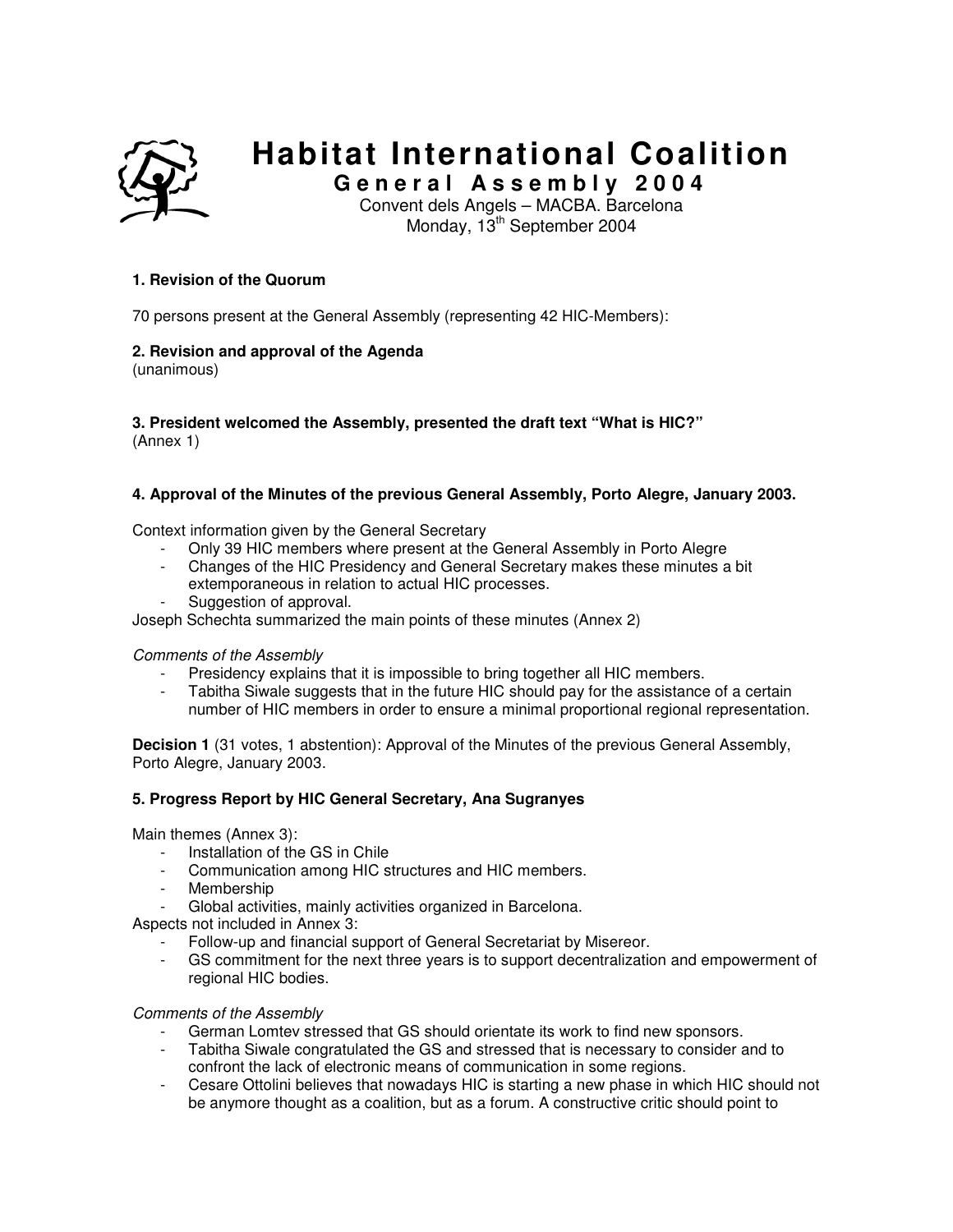reflect on the relationship between HIC and other movements toward another world. It won't be enough to make new working groups on new issues, but perhaps to re-define the Coalition. The last few years show the emergence of new organizations, networks, etc. at a global level and trying to bring them all into our coalition is not a realistic perspective. Unity at the global could be reached through alliances, perhaps through a World Social Urban Forum, what supposes a new management perspective. For example to concentrate resources in SPH is not an adequate strategy.

- Enrique Ortiz clarifies that SPH is only one of many fronts in which HIC is working.
- Kirkee Sha stresses that it is a task of HIC Members to transform HIC in a stronger organization and not only from a financial perspective.

## Responses of the GS.

- Fund recollection is a long term challenge
- In the last months GS visited at least 8 donor agencies, which are willing to cooperate, but projects must be prepared by the members of HIC.
- Even though electronic communication is not a reality in the Third World, it is necessary to have electronic communication with the focal point, who should distribute information through the respective region, that's the task.

## **6. Financial Audit Report by HIC Treasurer, Joseph Schechla**

Financial report reflects the accounting of the General Secretariat, not the regional or thematic structures of HIC. GS budget support administrative costs, Board meeting and global activities that concern all members. It does not include support to projects of a region. This financial audit settles accounts and gives a starting point for the future in this transitional period.

Brief presentation of the financial report for the period April 2001 – September 2004 (Annex 4)

#### Comments of the Assembly

- Michael Kane offered a motion for approval of General Secretary and Financial Audit Reports.
- Cristina Almazán pointed out the need of having a short table summarizing the financial audit available for the members.
- Malick Gaye requested information on the costs of the last general assembly and on the financial needs of the General Assembly, which are of higher-priority than financial decentralization. He also stressed the need of having French simultaneous translation.
- German Lomtev requested information on the costs of the audit, proposed himself for travelling with the General Secretary in order to raise funds and requested more HIC information in Russian language.
- Aleiandro Suárez proposed to approve the reports.

#### Responses of the Treasurer

- The audit's costs were approximately  $4000 \epsilon$ , but normally they should be lower, approximately 2000€.
- No exact figure for costs of the World Social Forum because funds are coming from different sources, but it could be said that to have significant representation in the WSF would cost about 40000€.

**Decision 2** (26 votes): Approval of the Progress Report of the General Secretariat and of the Financial Audit Report.

# **7. Strategy for consolidating HIC activities and visibility in the different Regions.**

a. Presentation of Ted Añana. Focal Point in Asia (Annex 5).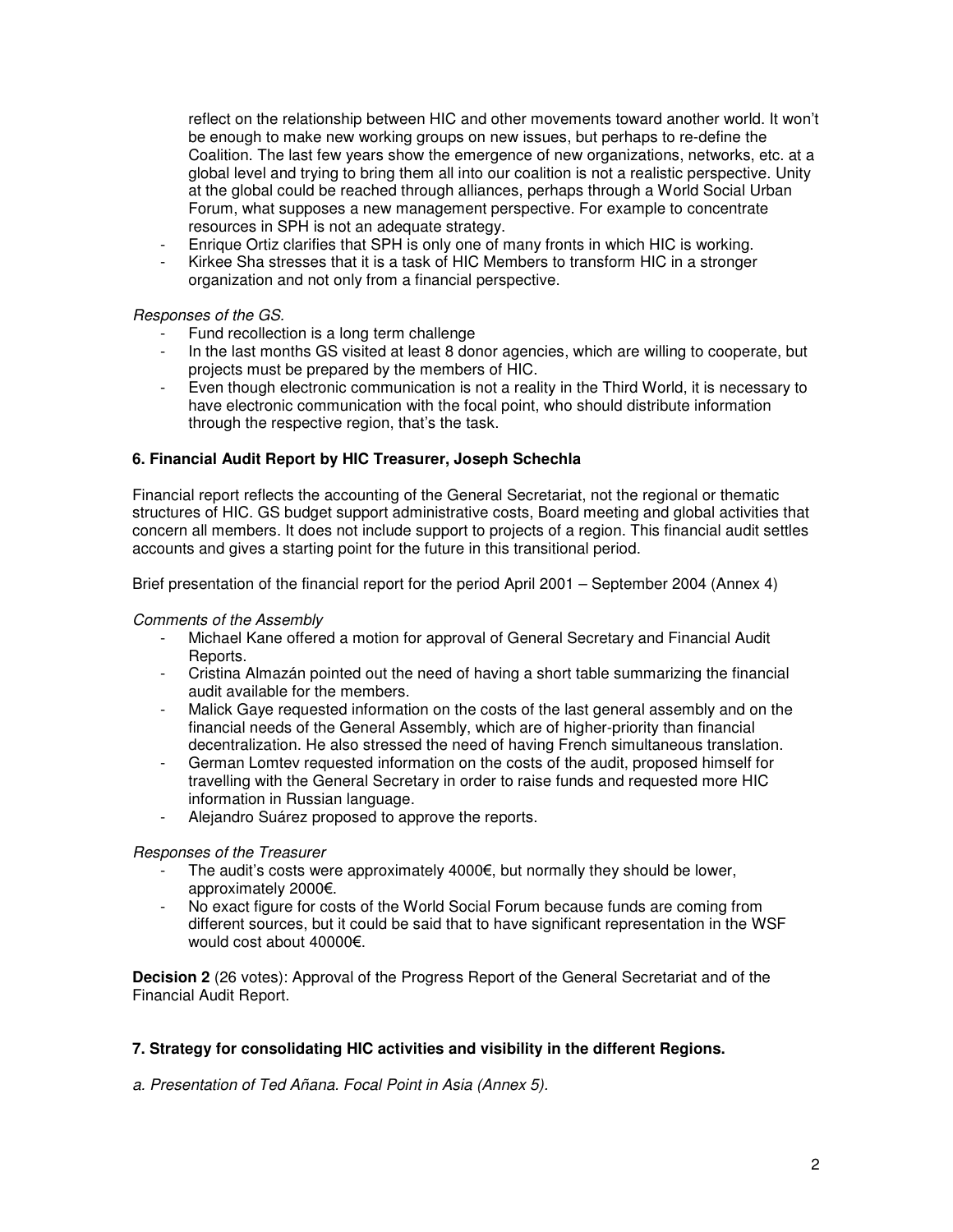Asian Coalition for Housing Rights started working in Seoul with the big forced evictions during the Olympics Games, but it has moved itself to other solutions and long term approaches, mainly preventive activities related with people's savings and credits. Other projects include for example the OPP Orange Pilot Project in Pakistan. The focus of the Asian Coalition is on people's processes, on people producing houses for themselves.

Regarding SPH is a proposal that can consolidate HIC activities and HIC visibility in Asia. Four activities for the future: 1. Secure tenure campaign; 2. Engagement with multilateral and bilateral institutions, namely World Bank, Asian Development Bank, etc.; 3. Study of people's processes of housing production in 5 cities; and 4. Asian People Assembly of House Producers of Rural and Urban Areas.

## b. Presentation of Korotimy Thera. Francophone Africa Representative (Annex 6).

New elections are going to take place in Anglophone Africa, organized by the Focal Point. Proposed HIC consolidation activities of the Committee of Environmental Development Network for Africa as a whole were first approved in Johannesburg and submitted to the Board. On SPH there are also ongoing projects and national consultations.

A working group was formed to consolidate network among all the African HIC structures in order to develop new ideas and discuss ongoing projects. New websites are going to be produce in order to exchange information more easily.

# c. Presentation of Cesare Ottolini. Europe (Annex 7)

Europe meeting took place with very few members. Processes are going to be managed autonomously by the European colleges of the Coalition until the European meeting at the European Social Forum, where it will be decided upon changes in the Focal Point management strategy. There is a proposal of investing the coalition's energies in the organization of a European Urban Forum. New avenues to fight for housing rights are being sought at the global level.

#### Comments of the Assembly

- Georgina Sandoval asked why no mentions were made of the fact that CO represents the IAI and requested clarifications about the links between HIC and IAI, in order to understand what CO under new avenues.
- German Lomtev informed that many mass forced evictions will take place in Russia during the next years and requested to include this situation as a high-priority strategic focus of HIC activities, at least for the European HIC level.

# Responses of Cesare Ottolini

- Cesare Ottolini explained that he was elected by an overwhelming majority as a Board Member in 2002. At the same time, the UI became the HIC focal point for Europe, what was confirmed in the European Social Forum in Florence. In the HIC Board was said there was an incompatibility of these roles and he was asked to resign, a decision that he is willing to take. FEANTSA for example is an organization that could follow-up with the tasks of the focal point.
- AIA does not compete with HIC, for it simply gathers social movements, it is a network of organization not a platform or an umbrella. AIA is not a professional organization but an association of basis movements. AIA is prepared to work and collaborate with HIC.

#### d. Presentation of Michael Kane. North America Report (Annex 8)

HIC is an opportunity to find new allies in Russia, Europe and the rest of the world to fight for social housing and against forced evictions. In USA we are mainly fighting to save the subsidies for the housing sector from drastic budget cuts made by the Bush administration. Many organizations are protesting against this situation, but with very limited resources. There are also contacts with the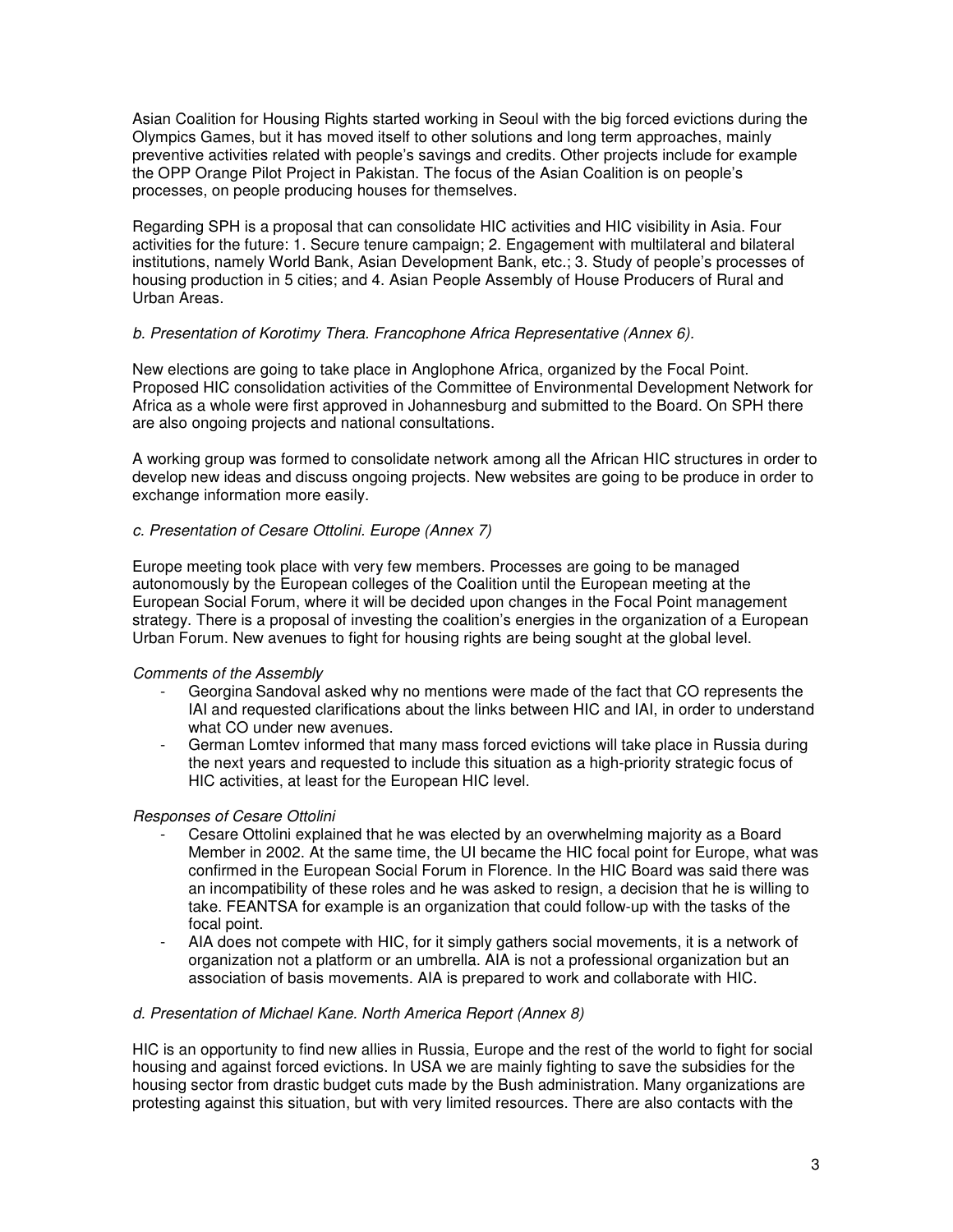Tenants Unions of the UK and France. Contacts with Canadian members are just starting and there is the proposal to strength in the next year the Coalition in North America.

## e. Presentation of Lorena Zárate. Latin America Report (Annex 9)

Evictions are a reality in Latin America, but maybe not as central as in Asia. Perhaps the most serious problem in the region is the lack of resources for housing and especially to support social production of housing. States don't have funds, and when they have funds these are invested in private housing projects. This is a strategic central point for HIC that can give visibility to HIC activities. Also it is proposed to produce papers on how to monitor the right to housing in Latin America. Parallel ongoing reports in some Latin American countries on the situation of housing rights will provide rich information of the regional situation. An international project on prevention of disasters in high-risk areas linking Latin America and Asia is currently taking place. Communication is also being improved, etc.

\* Thematic networks reports were left pending in order to have enough time for an open debate.

# **8. Plan of Action 2004 - 2005**

Enrique Ortiz, President.

- In December 2004 all HIC structures should submit to the General Secretary their respective Action's Plan for 2005. These plans are central to coordinate HIC activities at the global level and the only mean to become a strong coalition that effectively influence policy making processes. These plans are important also to define the main global topics: tenancy, homelessness, social production of habitat, marginalization, housing policy, privatization, etc.
- HIC Action Plan should seek to connect HIC with different forums, to which HIC should belong. Nevertheless HIC should put forward its own activities and have concrete outputs in order to confront effectively neo-liberal policies, to consolidate the human right approach and to promote social production, people's processes.
- Process of defining this long term strategy is not a task of the General Secretary or of some Board Members, but a process that must include all HIC members.

# **9. Other business**

Ma Graças Xavier informed about recent attacks against homeless people (8 persons killed, 9 injured and some women raped) in Sao Paulo, Brazil, added that to date responsible people have not been found and observed that the city government is doing very little in these cases.

**Decision 3** (unanimous): A HIC statement will be prepared requesting the government of Sao Paulo to investigate seriously about these killings and attacks in Sao Paulo.

- Pedro Fernandez proposed to create a solidarity fund in order to ensure the participation of Third World organizations in HIC General Assemblies, wherever they may be held.
- Evaniza Rodriguez considers the introduction of the Charter on the Right to the City in the WUF as an achievement of HIC.
- German Lomtey proposed to submit his proposals for the Plan of Action directly to the Board and to take apart small funds in order to organize a collective excursion around Barcelona.
- Anelise Melendez stressed the importance of participating in an Assembly in order to gain transparency for all.
- Guillermo Rodriguez from Mexico, popular leader, propose to incorporate two strategic points into the HIC long term strategy: 1. the consolidation of intensive cities, fighting against the growth of the urban space all around the world, and 2. the question of the open city vs. the closed city, and to fight for open cities.